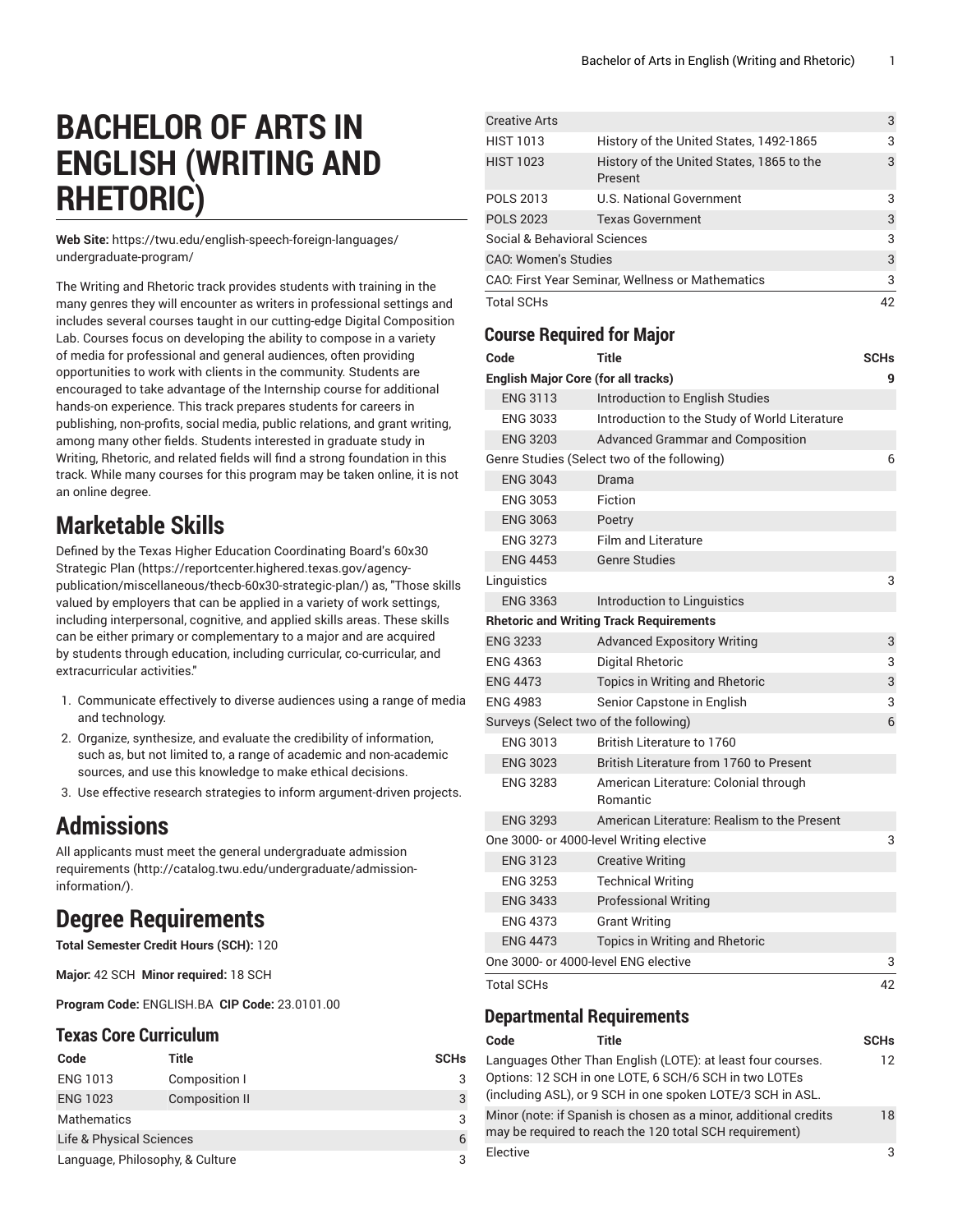| <b>SPCH 1013</b>  | <b>Oral Communication</b>                                                                                                                                                                                                                                      | 3  |
|-------------------|----------------------------------------------------------------------------------------------------------------------------------------------------------------------------------------------------------------------------------------------------------------|----|
|                   | English Exit Portfolio. All students pursuing a B.A. in English will<br>submit an exit portfolio and portfolio self-assessment during their<br>last semester of course work. This is a degree requirement that<br>students must complete in order to graduate. |    |
| <b>Total SCHs</b> |                                                                                                                                                                                                                                                                | 36 |

Students must maintain a 2.0 GPA average in the major, earn a C or higher in ENG 3203, and have no more than one D within the major counting towards graduation.

The major requires at least 18 SCH in a minor field. Six of the 18 SCH must be advanced. At least 3 SCH of the 18 SCH must be completed at TWU.

All students must complete three SCH in approved Global Perspectives courses, either in the core or major courses (graduation requirement).

### **Recommended Plan of Study**

#### **First Year Fall TCCN SCHs** ENG 1013 Composition I ENGL 1301 3 UNIV 1231 Learning Frameworks: The First Year EDUC 1100, Experience EDUC 1200, EDUC 1300 1 SPCH 1013 Oral Communication SPCH 1311 3 Life/Physical Science Core 3 HIST 1013 History of the United States, 1492-1865 HIST 1301 3 Creative Arts Core 3 SCHs and the set of the set of the set of the set of the set of the set of the set of the set of the set of the set of the set of the set of the set of the set of the set of the set of the set of the set of the set of the **Spring TCCN** ENG 1023 Composition II ENGL 1302 3 Multicultural Women's Studies CAO Core 3 Life/Physical Science Core 3 HIST 1023 History of the United States, 1865 to HIST 1302 3 the Present Lanuage, Philosophy, and Culture Core 3 SCHs and the set of the set of the set of the set of the set of the set of the set of the set of the set of the set of the set of the set of the set of the set of the set of the set of the set of the set of the set of the **Second Year Fall TCCN** ENG 3113 Introduction to English Studies 3 Foreign Language I 3 Mathematics Core 3 ENG 3203 Advanced Grammar and Composition 3 POLS 2013 U.S. National Government GOVT 2305 3 SCHs and the set of the set of the set of the set of the set of the set of the set of the set of the set of the set of the set of the set of the set of the set of the set of the set of the set of the set of the set of the **Spring TCCN** Foreign Language II 3 ENG 3363 Introduction to Linguistics 3 ENG 3233 Advanced Expository Writing 3 Genre Course I (Select 3 SCH) 3 ENG 3043 Drama ENG 3053 Fiction

| ENG 3063 Poetry          |                                                            |             |    |
|--------------------------|------------------------------------------------------------|-------------|----|
|                          | <b>ENG 3273 Film and Literature</b>                        |             |    |
| Survey I (Select 3 SCH)  |                                                            |             | 3  |
|                          | ENG 3013 British Literature to 1760                        |             |    |
|                          | ENG 3023 British Literature from 1760 to                   |             |    |
|                          | Present                                                    |             |    |
|                          | ENG 3283 American Literature: Colonial                     |             |    |
|                          | through Romantic                                           |             |    |
|                          | ENG 3293 American Literature: Realism to the               |             |    |
|                          | Present                                                    |             |    |
|                          | <b>SCH<sub>s</sub></b>                                     |             | 15 |
| <b>Third Year</b>        |                                                            |             |    |
| Fall                     |                                                            | <b>TCCN</b> |    |
| Foreign Language III     |                                                            |             | 3  |
| <b>ENG 4363</b>          | <b>Digital Rhetoric</b>                                    |             | 3  |
| <b>ENG 3033</b>          | Introduction to the Study of World<br>Literature           |             | 3  |
|                          | Genre Course II (Select 3 SCH)                             |             | 3  |
| ENG 3043 Drama           |                                                            |             |    |
| ENG 3053 Fiction         |                                                            |             |    |
| ENG 3063 Poetry          |                                                            |             |    |
|                          | ENG 3273 Film and Literature                               |             |    |
| Minor                    |                                                            |             | 3  |
|                          | <b>SCHs</b>                                                |             | 15 |
| <b>Spring</b>            |                                                            | <b>TCCN</b> |    |
| Foreign Language IV      |                                                            |             | 3  |
|                          | Social and Behavioral Sciences Core                        |             | 3  |
|                          | ENG Elective (3000 or 4000 level)                          |             | 3  |
| Survey II (Select 3 SCH) |                                                            |             | 3  |
|                          | ENG 3013 British Literature to 1760                        |             |    |
|                          | ENG 3023 British Literature from 1760 to<br>Present        |             |    |
|                          | ENG 3283 American Literature: Colonial<br>through Romantic |             |    |
|                          | ENG 3293 American Literature: Realism to the<br>Present    |             |    |
| Minor                    |                                                            |             | 3  |
| <b>Wellness CAO Core</b> |                                                            |             | 2  |
|                          | SCHs                                                       |             | 17 |
| <b>Fourth Year</b>       |                                                            |             |    |
| Fall                     |                                                            | <b>TCCN</b> |    |
| <b>POLS 2023</b>         | <b>Texas Government</b>                                    | GOVT 2306   | 3  |
| <b>ENG 4983</b>          | Senior Capstone in English                                 |             | 3  |
|                          | Writing Elective (3000 or 4000 level)                      |             | 3  |
|                          | ENG 3123 Creative Writing                                  |             |    |
|                          | ENG 3253 Technical Writing                                 |             |    |
|                          | ENG 3433 Professional Writing                              |             |    |
|                          |                                                            |             |    |
|                          | ENG 4373 Grant Writing                                     |             |    |
|                          | ENG 4473 Topics in Writing and Rhetoric                    |             |    |
| Minor                    |                                                            |             | 3  |
| Minor                    |                                                            |             | 3  |
|                          | <b>SCHs</b>                                                |             | 15 |